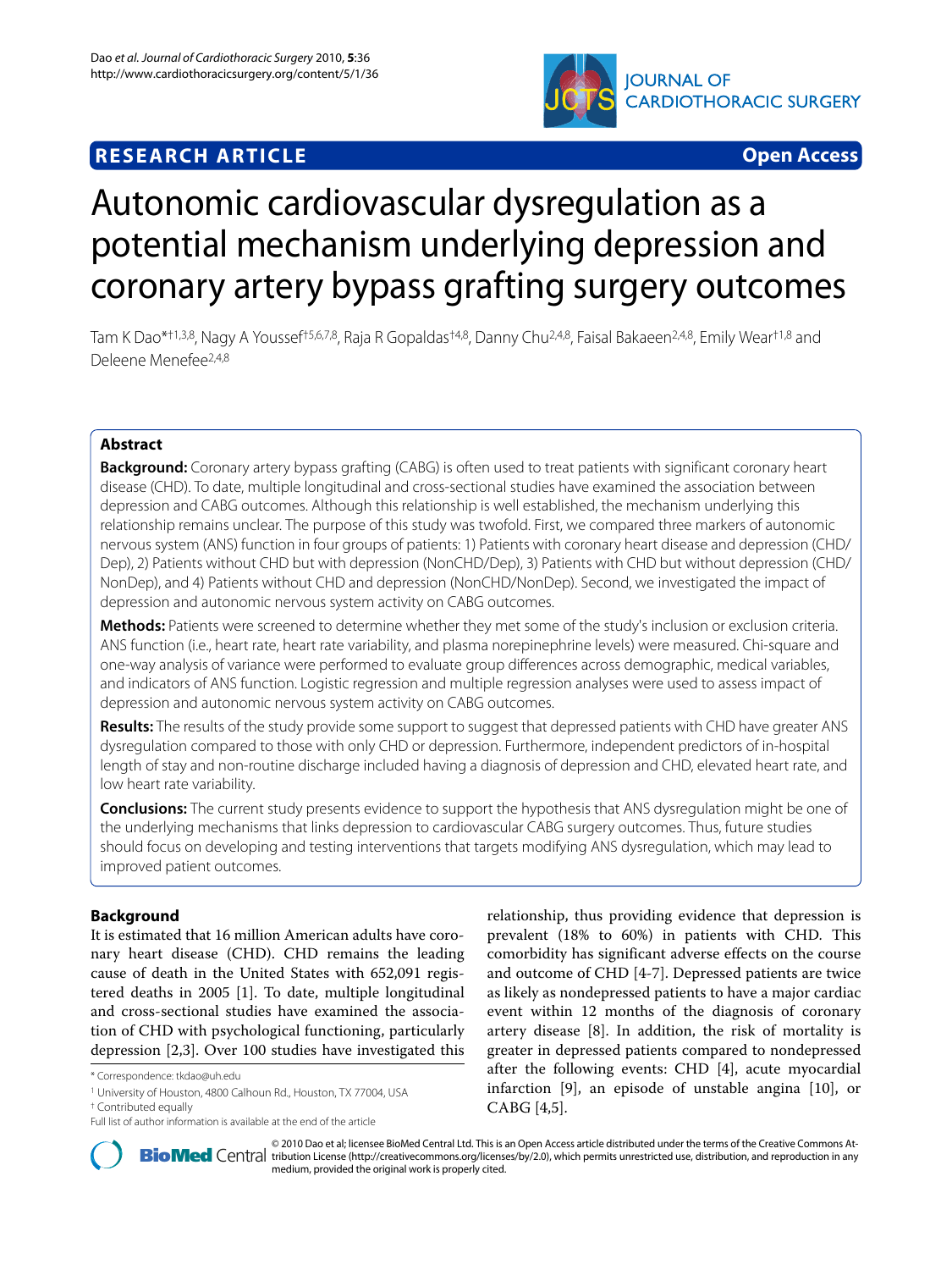Although the relationship between depression and cardiac events is well established, the mechanism underlying this relationship remains unclear [[11\]](#page-7-9). However, three lines of evidence suggest that altered autonomic nervous system (ANS) activity in depressed patients might be responsible for the increased risk of mortality and medical morbidities in patients with CHD. First line of evidence originates from early reports of ANS dysregulation in depression was found in studies of medically ill patients with major depressive disorder (MDD). These studies found elevated levels of plasma and urinary catecholamines, primarily norepinephrine (NE), in depressed patients compared with controls [[12-](#page-7-10)[14](#page-7-11)]. These findings are significant because the concentrations of plasma NE generally parallel the level of activity of the sympathetic nervous system (SNS) and are highly correlated with sympathetic neural activity [\[14](#page-7-11)].

A second line of evidence is based on the consistent findings that resting Heart Rate (HR) is higher in depressed than nondepressed patients [[14](#page-7-11)[-16](#page-7-12)]. Depression is also associated with exaggerated HR response to physical and psychological stressors in both medically well individuals [[17\]](#page-7-13) as well as in patients with CHD [\[18](#page-7-14)]. As regulation of HR occurs primarily through a reciprocal interaction of the sympathetic and parasympathetic nervous system, and given that one of the functions of ANS is to regulate HR, elevated HR suggests dysregulation of cardiac ANS function.

A third line of evidence is based on studies reporting decreased Heart Rate Variability (HRV) among depressed patients compared to nondepressed controls [[8](#page-7-5)[,19](#page-7-15)[,20](#page-7-16)]. Over the last two decades, HRV has emerged as an important marker for examining the continuous interplay between the parasympathetic and sympathetic influences on HR that yields information about autonomic flexibility [[21\]](#page-7-17). Increased HRV has been used as a marker of increased vagal activity and has been consistently associated with greater capacities to regulate stress, emotional arousal, and attention [\[22](#page-7-18)] while low HRV has been associated with excessive cardiac sympathetic modulation, inadequate parasympathetic modulation, or both [\[23](#page-7-19)]. A number of studies have found HRV to be lower in depressed psychiatric patients compared to controls [[20,](#page-7-16)[21\]](#page-7-17). There is even greater evidence that HRV is lower in depressed than nondepressed patients with CHD [[24,](#page-7-20)[25\]](#page-7-21).

In summary, there is considerable evidence of autonomic cardiovascular dysregulation in depressed patients as well as in patients with CHD. However, it is unknown whether patients with CHD and depression have greater ANS dysregulation relative to patients with either depression or CHD alone (i.e., comorbidity versus single morbidity). It is also unknown whether ANS dysregulation explains the increased morbidity and mortality in

patients with both disorders. Thus, the purpose of this study was twofold. First, we compared three markers of ANS function in four groups of patients: 1) Patients with coronary heart disease and depression (CHD/DEP), 2) Patients without CHD but with depression (NonCHD/ Dep), 3) Patients with CHD but without depression (CHD/NonDep), and 4) Patients without CHD and depression (NonCHD/NonDep). Second, we investigated the association of ANS activity (HR, HRV, and plasma NE levels) impact of depression and autonomic nervous system activity on CABG outcomes.

Second, we investigated the association between these markers of ANS function and group classification in cardiac patients (i.e., CHD/DEP vs. CHD/NonDep) and CABG outcomes (i.e., in-hospital length of stay and patient's type of discharge (i.e., routine or nonroutine), while holding constant potential differences in medical (e.g., diabetes, history of myocardial infarction, etc.) and sociodemographic (e.g., age, gender, etc.) variables. We hypothesized that patients in the CHD/Dep group will have the greatest dysregulation in autonomic function while patients in the NonCHD/NonDep group will have the least amount of autonomic dysregulation compared to the other 2 groups. We also hypothesized that ANS markers and group classification in cardiac patients will significantly predict in-hospital length of stay and patient's type of discharge. Specifically, there will be a significant positive association between HR and plasma NE levels and in-hospital length of stay. There will be a significant negative association between HRV and in-hospital length stay. In addition, patients in the CHD/Dep group will more likely be discharged non-routinely discharged following a CABG operation than those with CHD only. Both of these hypotheses reflect a possible additive effect of depression and heart disease on ANS dysregulation.

#### **Methods**

#### **Participants**

A sample of patients was recruited from private sector hospitals in the Northeast to form four groups of patients: 1) Patients with CHD and depression (CHD/ DEP), 2) Patients without CHD and with depression (NonCHD/Dep), 3) Patients with CHD and without depression (CHD/NonDep), and 4) Patients without CHD and depression (NonCHD/NonDep). It should be noted that patients without depression have no current major depressive episodes. Patients with a history of depression, or minor forms of depression may be included in the nondepressed group.

#### **Procedure**

Patients in the CHD/Dep and CHD/NonDep groups were recruited from patients who have a CHD diagnosis and were scheduled to undergo a first-time CABG with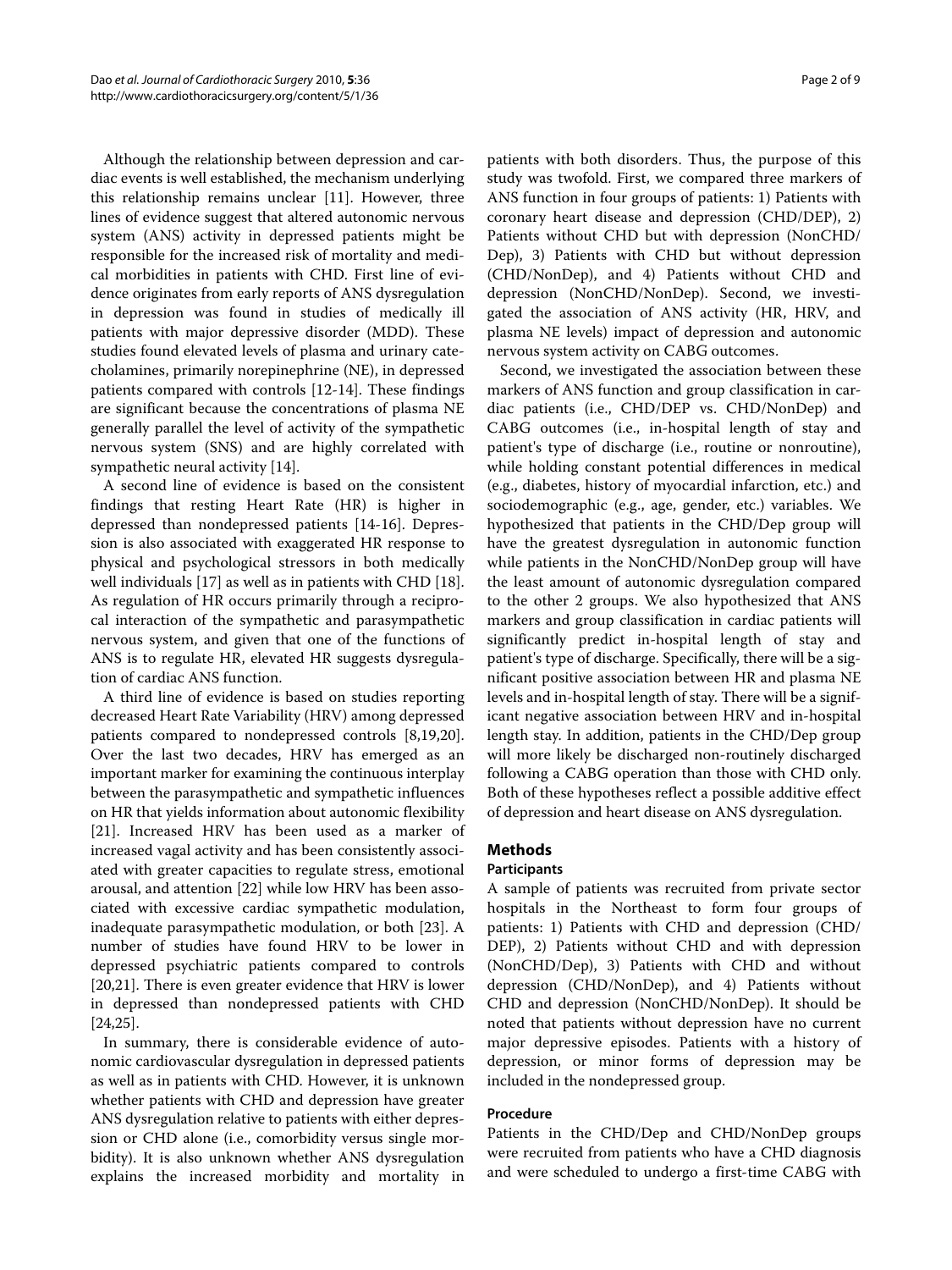or without concomitant valve procedure. Patients in the NonCHD/NonDep group were recruited from a primary care clinic within the hospital while patients in the Non-CHD/Dep group were recruited from the hospital's outpatient mental health clinics. Those who consented to participate in the study were assessed to determine if they met the study eligibility criteria. The inclusion criteria for the CHD/Dep group consisted of being enrolled to undergo a CABG operation, and having a diagnosis of MDD. The exclusion criteria for the CHD/DEP group were significant cognitive deficits or other psychiatric diagnoses. The inclusion criterion for the CHD/NonDep group consisted of being enrolled to undergo a CABG operation. The exclusion criteria for the CHD/NonDep group consisted of significant cognitive deficits, a diagnosis of MDD, or any other psychiatric diagnosis. The inclusion criterion for the NonCHD/Dep group consisted of a diagnosis of MDD. The exclusion criteria for this group consisted of a diagnosis CHD, significant cognitive deficits, or any other psychiatric diagnosis. Patients in the NonCHD/NonDep group were excluded if they had a diagnosis of MDD, CHD, significant cognitive deficits, or any other psychiatric diagnosis.

#### **Screening**

Patients were initially screened to determine whether they met inclusion or exclusion criteria. Psychiatric interview and a psychophysiological assessment were conducted on all subjects who consented to participate in the study.

#### **Psychiatric Interview**

The MINI International Neuropsychiatric Interview (MINI) [\[26\]](#page-7-22) is a standardized diagnostic instrument for the diagnosis of psychiatric disorders using the Diagnostic and Statistical Manual, 4th edition (DSM-IV-TR) [[27](#page-7-23)] and International Classification of Diseases (ICD) - 10 psychiatric disorders [[28\]](#page-7-24). It consists of standardized, structured, closed-end questions throughout its diagnostic procedure The MINI has demonstrated adequate reliability and validity. Inter-rater and test-retest reliabilities were high among the majority of disorders. Validities with other lengthy structured diagnostic interviews such as the Structured Clinical Interview (SCID) for DSM-IIIR have been reported [[26\]](#page-7-22). Research has shown that the MINI can be used successfully as a gold standard of psychiatric diagnosis in multi-center clinical trials and epidemiology studies [[29](#page-7-25)]. The MINI was used to make the diagnosis of MDD.

#### **Heart Rate and Heart Rate Variability Measurement**

After a 12 hour fast which includes abstinence from smoking and a seated rest of 30 minutes, the HR, HRV and plasma NE levels were measured for each subject.

The assessment of HR and HRV were gathered via recordings of EKG and respiration using the Nexus 10 BioTrace equipment and associated software version 1.16. The Nexus 10 is a 10 channel physiological monitoring and feedback platform that offers data acquisition at up to 2048 samples per second. It is a certified class 2-1 (EU) medical device. Following previous conventions [[30\]](#page-7-26), patients were excluded from further analysis if they were not in predominantly regular sinus rhythm or if they had sustained atrial arrhythmias such as atrial fibrillation or greater than 10% ectopic complexes. During EKG measurement, participants were instructed to maintain open eyes and avoid moving their wrists while the experimenter read excerpts from a collection of pleasant travel stories. This is a common HRV experimental paradigm designed to mimic normal waking state levels of arousal [[31\]](#page-7-27). HRV was recorded for 15 minutes for each participant. At the end of the session the recordings were coded and saved for subsequent analysis. Movement artifacts above a certain threshold were automatically removed from the session overview which provides a display of the total session of respiration and heart rate data. Following previous convention [[32\]](#page-7-28), heart rate data were averaged across 60 seconds intervals at a sampling rate of 512 hertz and edited by averaging premature ectopic beats that exceeded a 25% difference between two consecutive data points. HRV was calculated as the standard deviation of all normal-to-normal RR intervals (SDNN; intervals between adjacent QRS complexes).

#### **Plasma Norepinephrine Assessment**

Blood samples (1.2 mL) were drawn from the antecubital vein by acute venipuncture and were contained in chilled, heparinized tubes containing ethylene glycol tetraacetic acid and 200 mmol/L reduced gluthione. The plasma was then stored in polystyrene tubes at −70°C until assayed. The assay and laboratory procedures for measuring NE have been described in detail elsewhere [\[33](#page-7-29)], and have been used by other investigators in similar studies [\[34\]](#page-7-30). **Medical Covariates**

A number of plausible variables has been identified that could influence ANS regulation, particularly HR, HRV, and plasma NE levels. To help partition out the effects of these variables, we have included the following covariates: age, education, race, diabetes mellitus, hypertension, history of asthma, history of myocardial infarction, cigarette smoking, alcohol consumption, level of physical activity, body mass index (BMI), and the Deyo score [[35\]](#page-7-31).

The Deyo Score is a comorbidity index that was adapted from the Charlson Comorbidity Index [[36](#page-7-32)]. It is designed to capture comorbid conditions recorded in the inpatient setting using ICD-9-CM diagnosis and procedure codes and has been widely used in outcomes studies with administrative datasets as the principal data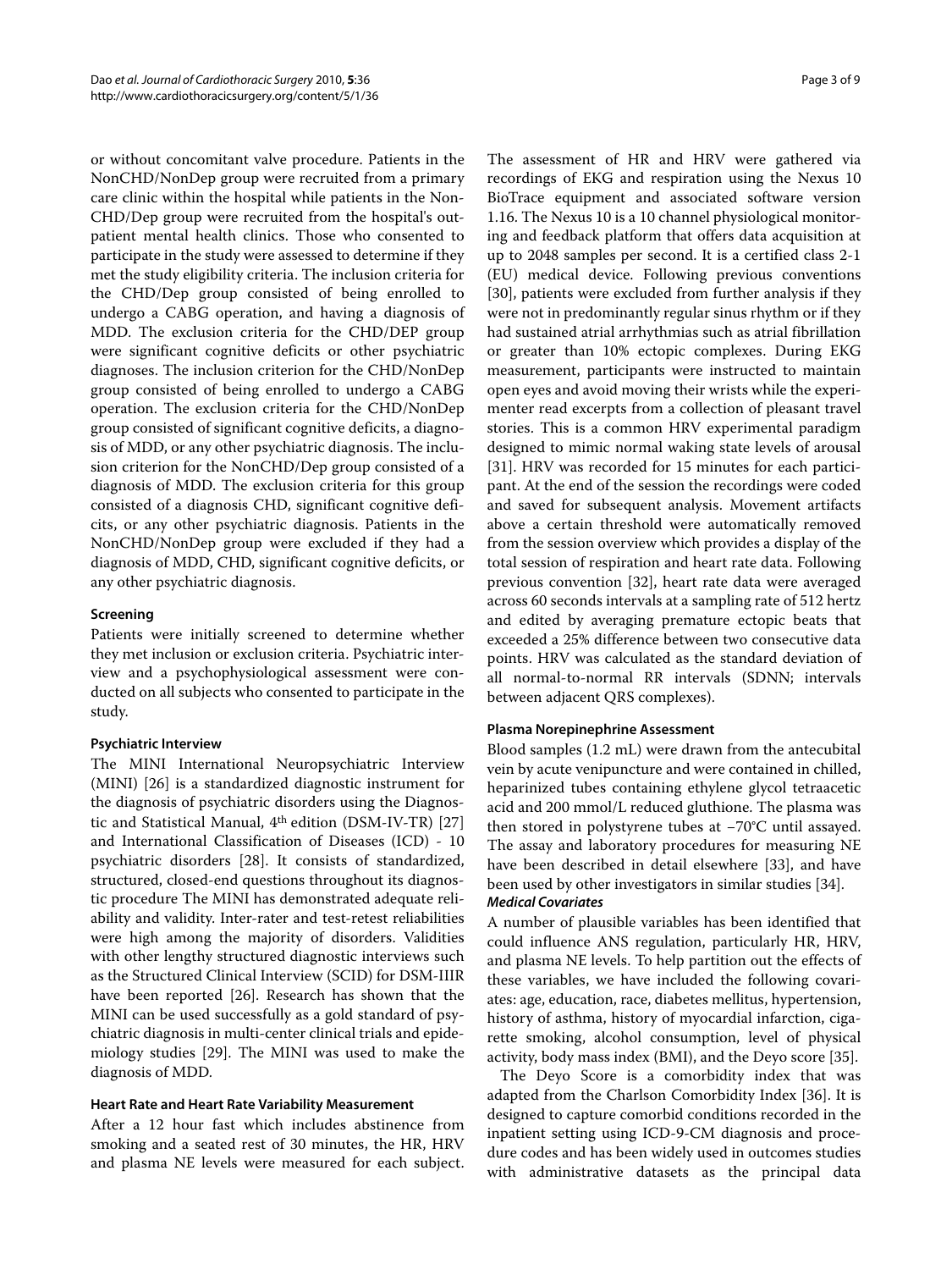source[[37\]](#page-7-33). The Deyo Score assesses comorbid medical conditions such as myocardial infarction, congestive heart failure, peripheral vascular disease, cerebrovascular disease, dementia, chronic obstructive pulmonary disease, rheumatologic disease, mild liver disease, diabetes melllitus, diabetic complications, hemiplegia or paraplegia, renal disease, malignancy, moderate to severe liver disease, metastatic solid tumors, and acquired immune deficiency syndrome/human immunodeficiency viral infection. The Deyo Score was determined by weighted scoring of comorbidities. Individual comorbidities were then combined to form a Deyo Score [[35](#page-7-31)].

Patients were considered smokers if they smoked1 pack or more of cigarettes per week and for at least 5 years were considered smokers. BMI was assessed using a BMI calculator that took into consideration the patient's weight and height. Physical activity was assessed using the International Physical Activity Questionnaires (IPAQ) [\[38](#page-7-34)]. The IPAQ consists of eight items that estimate the time spent performing physical activities (low to high). A number of studies have been conducted on the IPAQ, showing that it produces reliable data as well as acceptable concurrent, criterion, and construct validity [[38,](#page-7-34)[39\]](#page-8-0).

Alcohol consumption was measured using the Alcohol Use Disorders Identification Test (AUDIT) [\[40](#page-8-1)]. The AUDIT is a 10-item self-report questionnaire. Each of the questions has a set of responses to choose from, and each response has a score ranging from 0-4. All the responses were then added to form a total score. A recent systematic review of the literature has concluded that the AUDIT is the best screening instrument for the range of alcohol problems in primary care [\[41](#page-8-2)].

#### **Outcome Variables**

Outcome variables in this study included length of inpatient hospital stay and patient disposition. Length of inpatient hospital stay (measured in days) is defined as the difference between the hospital admission date and the date of discharge for the patient. Disposition of patients was coded as routine or non-routine. Patients were coded as having a non-routine disposition if they were discharged to short-term hospital, skilled nursing facility, intermediate care facility, another type of facility, home health care, or against medical advice.

#### **Statistical Analysis**

We hypothesized that patients in the CHD/Dep group will have the greatest dysregulation in autonomic function while patients in the NonCHD/NonDep group will have the least amount of autonomic dysregulation compared to the other 2 groups. To examine our first hypothesis, chi-square and one-way analysis of variance (ANOVA) were performed to evaluate group differences

across demographic and medical variables, as well as markers of ANS dsyregulation. Any variables that differed significantly between the four groups were used in subsequent regression models as covariates to assess the independent impact of ANS indicators on medical outcomes following CABG. Our second hypothesis was that ANS markers and group classification of cardiac patients (see above) will significantly predict in-hospital length of stay and patient discharge disposition. Specifically, there will be a significant positive association between HR and plasma NE levels and in-hospital length of stay. There will be a significant negative association between HRV and in-hospital length stay. In addition, patients that are in the CHD/Dep group will more likely be discharged nonroutinely following a CABG operation than those in the CHD/NonDep group. To address these hypotheses, logistic regression and multiple regression analyses were used. Logistic regression analysis was conducted with patient discharge disposition as an outcome variable after controlling for the effects of age, Deyo score, physical activity, and BMI (i.e., variables that were significant in previous chi-square and ANOVA analyses). Independent variables in this analysis include group membership, HR and HRV. Multivariable regression analysis was also performed assessing the impact of group membership, HR, and HRV on in-hospital length of stay after controlling for the effects of age, Deyo score, physical activity, and BMI.

#### **Results**

Chi square test and separate one-way ANOVAs were conducted to evaluate the relationship between groups of patients and demographic and medical characteristics (See Table 1). The independent variable had four levels: CHD/Dep, CHD/NonDep, NonCHD/Dep, andNon-CHD/NonDep. The dependent variables were demographic, medical, and ANS dysregulation variables. For age, the ANOVA was significant,  $F(3, 358) = 3.75$ ,  $p =$ .011. The strength of the relationship between groups of patients and age, as assessed by  $\eta^2$ , was weak, with the groups of patient factor accounting for 1% of the variance of the dependent variable. For the Deyo score, the ANOVA was significant, *F*(3, 358) = 5.59, *p* = .001. The strength of the relationship between groups of patients and the Deyo score was weak with the groups of patient factor accounting for 4.5% of the variance of the dependent variable. For BMI, the ANOVA was significant, *F*(3, 358) = 7.46,  $p < .001$ . The strength of the relationship between groups of patients and the BMI was weak with the groups of patient factor accounting for 5.9% of the variance of the dependent variable. The four groups also differ on physical activity,  $\chi^2$  (3,  $n = 362$ ) = 45.6,  $p < .05$ (two-tailed), with  $\varphi$  = .067. For heart rate, the ANOVA was significant, *F*(3, 358) = 13.3, *p* < .001. The strength of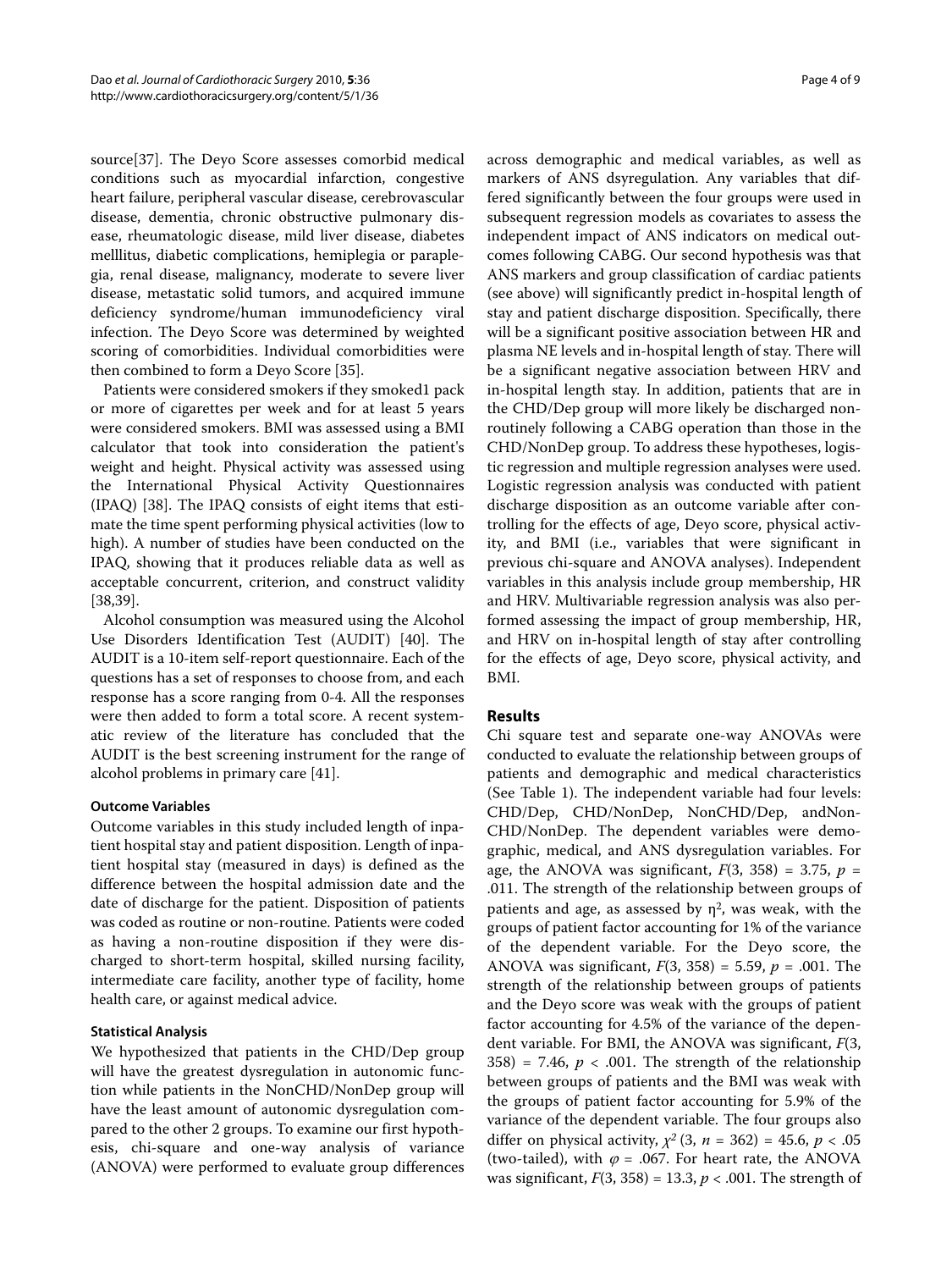| <b>Characteristics</b>              | CHD/Dep (1)    | NonCHD/Dep (2) | CHD/NonDep (3)                 | NonCHD/NonDep (4) | p      | Post Hoc                     |
|-------------------------------------|----------------|----------------|--------------------------------|-------------------|--------|------------------------------|
| Age                                 | 61.3<br>(8.3)  | 59.2<br>(9.1)  | 62.0<br>(9.3)                  | 58.3<br>(7.5)     | .011   | $3 > 4*$                     |
| Education                           | 10.3<br>(4.9)  | 12.1<br>(6.3)  | 12.2<br>11.9<br>(7.1)<br>(6.6) |                   | .169   |                              |
| Race                                |                |                |                                |                   | .326   |                              |
| Caucasian                           | 81.9%<br>(68)  | 79.3%<br>(73)  | 81.4%<br>(79)                  | 91.2%<br>(82)     |        |                              |
| African American                    | 9.6%<br>(8)    | 14.2%<br>(13)  | 10.3%<br>(10)                  | 6.6%<br>(6)       |        |                              |
| Hispanic                            | 8.5%<br>(7)    | 6.5%<br>(6)    | 8.3%<br>(8)                    | 2.2%<br>(2)       |        |                              |
| Deyo score                          | 1.39<br>(1.04) | .961<br>(1.35) | 1.30<br>(.933)                 | .776<br>(1.23)    | .001   | $1 > 4*$<br>$3 > 4*$         |
| History of MI                       | 34.9%<br>(29)  | 35.9%<br>(33)  | 35.1%<br>(34)                  | 20%<br>(18)       | .062   |                              |
| History of asthma                   | 3.6%<br>(3)    | 5.4%<br>(5)    | 7.2%<br>(7)                    | 4.4%<br>(4)       | .724   |                              |
| Cigarette Smoker                    | 55.4%<br>(46)  | 59.7%<br>(55)  | 57.3%<br>(56)                  | 42.2%<br>(38)     | .054   |                              |
| <b>AUDIT</b>                        | 25.8<br>(6.2)  | 27.4<br>(7.2)  | 26.4<br>(5.8)                  | 19.6<br>(4.3)     |        |                              |
| <b>Physical Activity</b>            |                |                |                                |                   | .003   |                              |
| Low                                 | 63.9% (53)     | 62.0%<br>(57)  | 51.5%<br>(50)                  | 35.6%<br>(32)     |        |                              |
| Moderate                            | 26.5%<br>(22)  | 33.7%<br>(31)  | 37.1%<br>(36)                  | 50.0%<br>(45)     |        |                              |
| High                                | 9.6%<br>(8)    | 4.3%<br>(4)    | 11.3%<br>(11)                  | 14.4%<br>(13)     |        |                              |
| <b>Diabetes</b>                     | 26.5%<br>(22)  | 25%<br>(23)    | 28.9%<br>(28)                  | 13.3%<br>(12)     | .064   |                              |
| Hypertension                        | 32.5%<br>(27)  | 28.2%<br>(26)  | 30.9%<br>(30)                  | 16.7%<br>(15)     | .073   |                              |
| Body mass index (BMI)               | 29.7<br>(7.2)  | 29.3<br>(6.4)  | 27.8<br>(8.8)                  | 24.9<br>(8.2)     | < .001 | $1 > 4*$<br>$2 > 4*$         |
| Heart rate                          | 76.3<br>(11.4) | 74.4<br>(12.2) | 71.4<br>(10.9)                 | 66.9<br>(10.3)    |        | $1 > 3 > 4*$<br>$2 > 4*$     |
| Heart rate variability <sup>a</sup> | 19.79<br>(7.9) | 24.53<br>(7.6) | 24.89<br>(7.88)                | 50.51<br>(12.5)   | < .001 | $1 < 2 < 4*$<br>$1 < 3 < 4*$ |
| Plasma NEb                          | 293<br>(99)    | 343<br>(175)   | 308<br>(211)                   | 341<br>(160)      | .120   |                              |

#### **Table 1: Demographic and Medical Characteristics**

Note. AUDIT = Alcohol Use Disorders Identification Test. CHD/Dep = Patients with CHD and depression. NonCHD/Dep = Patients without CHD but with depression. CHD/NonDep = Patients with CHD but without depression. NonCHD/NonDep = Patients without CHD or depression. aStandard deviation of RR (msec). balog transformed pg/ml.  $* p < .05$ .

the relationship between groups of patients and HR was weak, with the groups of patient factor accounting for 16% of the variance of the dependent variable. For HRV, the ANOVA was significant,  $F(3, 358) = 205.1, p < .001$ . The strength of the relationship between groups of patients and HR was strong, with the groups of patient factor accounting for 46% of the variance of the dependent variable.

Follow-up tests were conducted to evaluate the pairwise differences among the means. Because the variances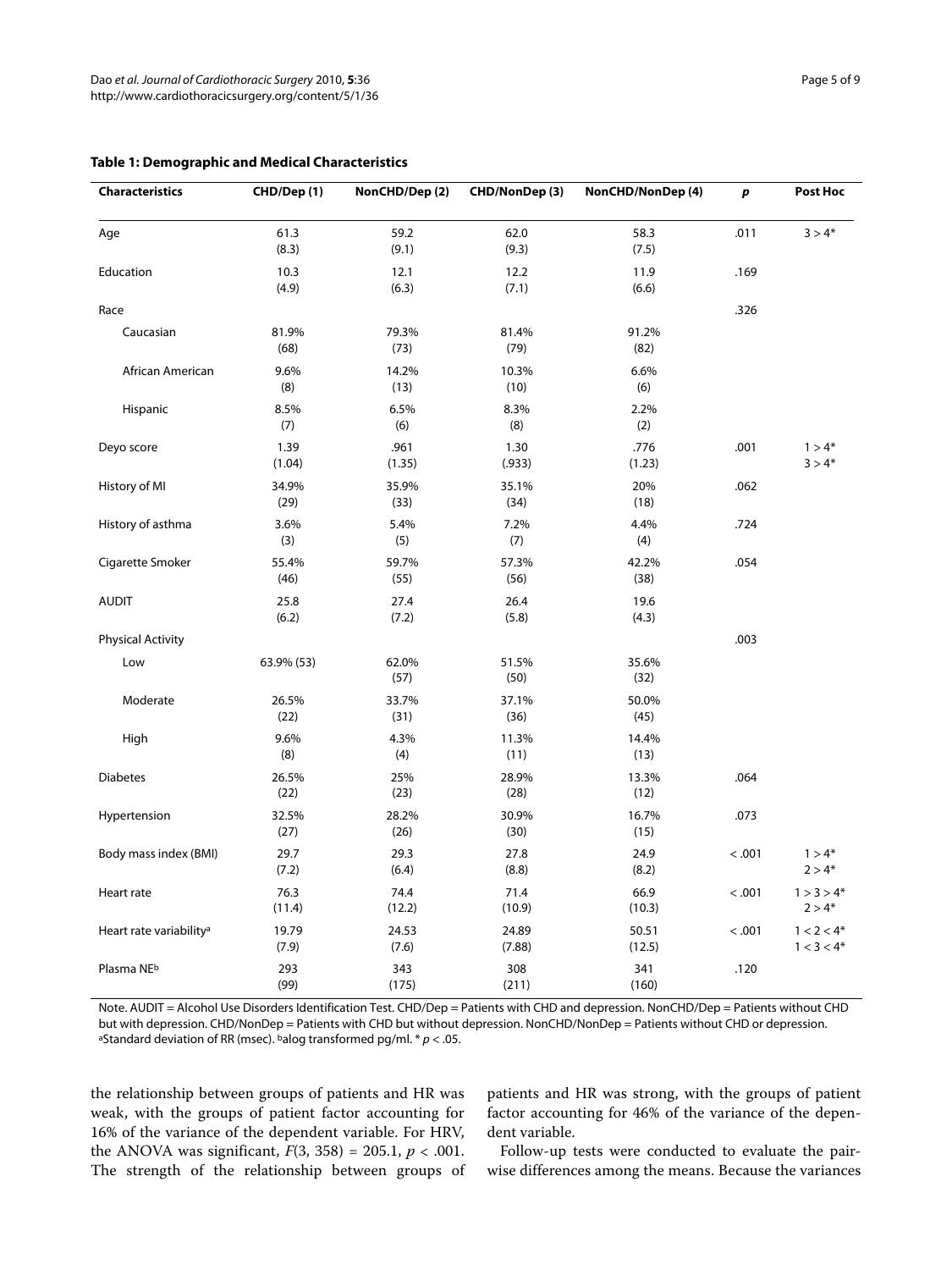among the four groups ranged from 55.5 to 85.7, we chose not to assume the variances were homogeneous and conducted post hoc comparisons with the use of the Dunnett's *C* test, a test that does not assume equal variances among the four groups. For age, there was a significant difference in the means between the CHD/NonDep and the NonCHD/NonDep groups with the CHD/Non-Dep group being older than the NonCHD/NonDep group. For the Deyo score, there were significant differences in the means between the CHD/Dep and Non-CHD/NonDep groups and the CHD/NonDep and the NonCHD/NonDep groups with the CHD/DEP and the CHD/NonDep groups having higher means scores on the Deyo score compared to the NonCHD/NonDep group. For the BMI, there were significant differences in the means between the CHD/Dep+Dep+CHD and Non-CHD/NonDep groups and between the NonCHD/Dep and the NonCHD/NonDep groups with the CHD/DEP and the NonCHD/Dep groups having higher means scores on the BMI compared to the NonCHD/NonDep group. For heart rate, the CHD/DEP group had the highest HR followed by the CHD/NonDep and the NonCHD/ NonDep groups. For HRV, the CHD/Dep group had the lowest HRV while the NonCHD/NonDep group had the highest HRV.

Table 2 contains results of logistic regression analysis with patient discharge disposition (non-routine = 1 and routine = 0) as an outcome variable after controlling for the effects of age, Deyo score, physical activity, and BMI. Independent significant predictors of patient discharge were the following: being in the CHD/Dep group (OR: 1.43, HR (OR: 1.39), and HRV (OR: .597). Table [3](#page-6-0) contains results of multivariable regression analysis with length of in-hospital stay as the dependent variable. The adjusted  $R^2$  of .26 indicates that a fourth of the variability in length of stay is predicted by group, HR, and HR variability. Independent significant predictors included: group classification (*B* = 1.56), HR (*B* = .058), and HRV (*B*  $=$  .-963).

#### **Discussion**

Despite the significant contribution in the literature on mental health and cardiovascular diseases, we simply do not know at this time which mechanisms account for the relationship between depression and outcomes following a CABG surgery [[11\]](#page-7-9). Also, to the best of our knowledge, there are no published studies that compared the incidence of ANS dysregulation in patients with both CHD and depression, to those with either depression or CHD alone. It is also unknown whether ANS dysregulation could explain CABG outcomes. These two questions are important to address because if ANS dysregulation is what links depression CABG outcomes, then recognition and treatment of ANS dysregulation may lead to improved patient outcomes. Thus, it was in this framework that we sought to address ANS dysregulation and outcomes following a CABG operation.

Our initial analyses revealed that age, Deyo score, physical activity, BMI, HR, and HRV were significantly different across the four groups. Specifically, patients that had CHD only were significantly older than the patients who did not have CHD or depression. Also, those that had CHD with or without depression have higher Deyo scores than patients who did not have CHD or depression. This is expected given that the Deyo score reflects 17 comorbid medical conditions.

The measurement of ANS regulation/dysregulation has long been debated in the medical community. In our study, we defined ANS dysregulation as having a high basal HR, low HRV, and high plasma NE levels. Based on this definition, we found that patients with both depression and heart disease have the greatest autonomic dysregulation compared to the other three groups. The results supported our first hypothesis showing that patients diagnosed with both CHD and depression have HR and lower HRV than patients in the other three groups. However, the findings were not consistent for plasma NE levels; this unexpected finding might be due to the following reasons: It is well documented that there are many factors that can influence plasma levels of cate-

**Table 2: Logistic Regression Analysis Predicting Routine Discharge after controlling for the Effects of Age, Deyo score, Physical Activity, and BMI (n = 180)**

| Variable                                                          | B        | SE <sub>B</sub> | <b>Wald's Statistic</b> | Odds Ratio (95% CI) |
|-------------------------------------------------------------------|----------|-----------------|-------------------------|---------------------|
| Group $(1 = \text{CHD}/\text{DEP}, 0 = \text{CHD}/\text{NonDep})$ | $.516*$  | .023            | 14.3                    | $1.43(1.33 - 2.63)$ |
| Heart rate                                                        | $.343*$  | .121            | 15.5                    | $1.12(1.02-1.04)$   |
| Heart rate variability                                            | $-513**$ | .094            | 19.9                    | .597 (.497 - .718)  |

Note. CHD/DEP = coronary artery disease (CHD) and depression. - CHD/NonDep = CHD but without depression. \* p < .05. \*\* p < .01.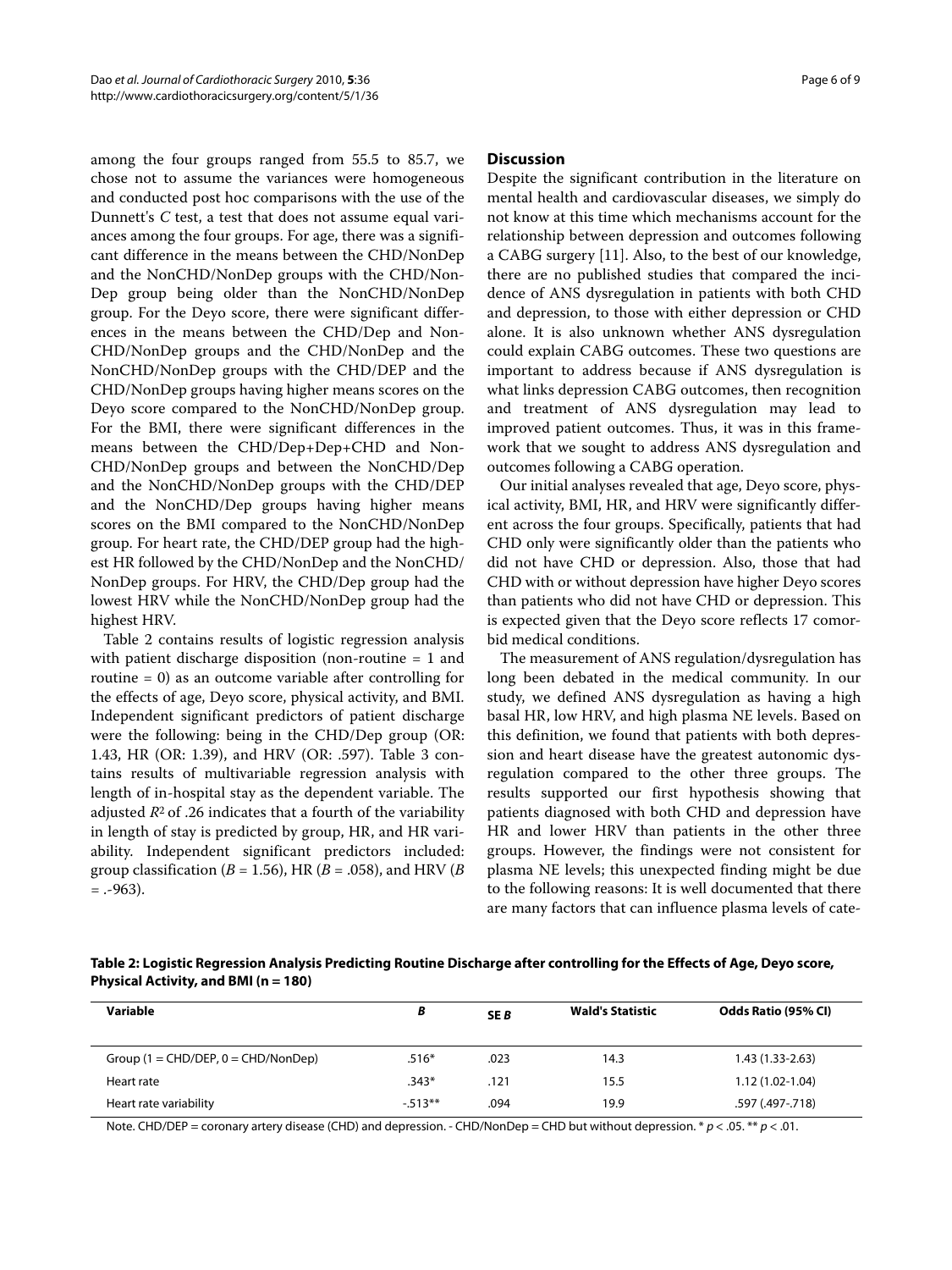| Variable                                                          | В         | <b>SEB</b> |        | 95% CI       |
|-------------------------------------------------------------------|-----------|------------|--------|--------------|
| Group $(1 = \text{CHD}/\text{DEP}, 0 = \text{CHD}/\text{NonDep})$ | $1.56***$ | .276       | .786   | .986-2.76    |
| Heart rate                                                        | $.058*$   | .096       | .265   | .456-.956    |
| Heart rate variability                                            | $-0.963*$ | .123       | $-564$ | $-126 - 021$ |

<span id="page-6-0"></span>**Table 3: Multiple Regression Analysis Predicting In-Hospital Length of Stay after controlling for the Effects of Age, Deyo score, Physical Activity, and BMI (n = 180)**

Note. CHD/DEP = coronary artery disease (CHD) and depression . - CHD/NonDep = CHD but without depression. \*  $p < .05$ . \*\*  $p < .01$ .

cholamines such as psychological stress, temperature, posture, exercise, medications, and food intake [\[42](#page-8-3)]. Furthermore, the sympathetic nervous system consists of many different nerves that are distributed throughout the body. Consequently, the measurement of sympathetic nerve activity in one area of the body may not truly reflect sympathetic nerve activity throughout the body. Moreover, we collected blood samples from the antecubital vein. Given that sympathetic nerve activity in the arm may influence levelsof antecubital plasma NE levels, this measurement of plasma NE level may not accurately reflect plasma NE levels throughout the body. As suggested by others [\[43](#page-8-4)[,44](#page-8-5)], total body sympathetic nerve activity might be better assessed using arterialized venous sampling and plasma NE kinetic techniques that rely on dilution of radiolabeled NE and mathematical modeling to provide estimates of postganglionic norepinephrine release and clearance.

The results supported our initial hypothesis that there are group differences across indicators of ANS activity. However, group differences do not provide much support that ANS dsyregulation predicts outcome following a CABG operation. Thus, in our subsequent research questions we examined whether markers of ANS activity predicted in-hospital length of stay and patient discharge disposition. It was found that there was increased length of stay and greater likelihood of having a non-routine discharge following CABG in patients with both depression and CHD compared to those with CHD only. This finding is interesting for the following reasons. First, it suggests that HR and HRV may have an additive effect to CABG outcomes. Second, by including group classification as an independent variable in our analyses (and after controlling for potential confounding variables), we were able to assess whether there was an association between group classification and outcomes following a CABG operation.

Despite the positive findings, there are several limitations to consider, the first of which involves extraneous variables that might inflate the systematic error in the study. Despite statistically controlling for a number of extraneous variables to remove some of the variability in the dependent variable that is due to these extraneous variables, there were other variables that were not controlled for during the study. Because of the nature of the study, which limits the ability to randomly assign patients to different conditions, variables such as the number of grafts patients received and medications that they were currently taking might have a systematic effect on (correlates with) length of stay and patient discharge disposition. Secondly, although this study used the MINI in diagnosing patients, it did not assess reliability of diagnoses using multiple raters. Thirdly, the generalizability of the results of this study to the general population is limited because the study had only male patients and it included patients with depression but without comorbid psychiatric disorders. And Finnaly, the index that was used in this study was SDNN. SDNN is an acceptable measure of HRV for short term measurements. There have been studies of short term HRV as predictors of cardiac mortality and morbidity. However, most studies of HRV and depression in CHD has calculated HRV from 24 hour ambulatory monitoring and used frequency domain indices of HRV.

#### **Conclusions**

In summary, the current study presents evidence to support the hypothesis that ANS dysregulation might be one of the underlying mechanisms that links depression to CABG outcomes. However, further research is needed to control for other potential covariates such as diet and testing conditions to confirm that ANS dysregulation is the mechanism underlying these two conditions. Also, these preliminary results suggest that we begin to focus on treatment-related questions. For instance, future studies should focus on developing and testing interventions that targets modifying ANS dysregulation. Furthermore, it would be beneficial to know if improved ANS regulation can decrease morbidity and mortality in depressed CHD patients following CABG. This line of research may guide therapeutics especially that HRV can be modified through pharmacologic and biobehavioral therapies as well as exercise and exercise therapies [\[45](#page-8-6)].

#### **Competing interests**

The authors declare that they have no competing interests.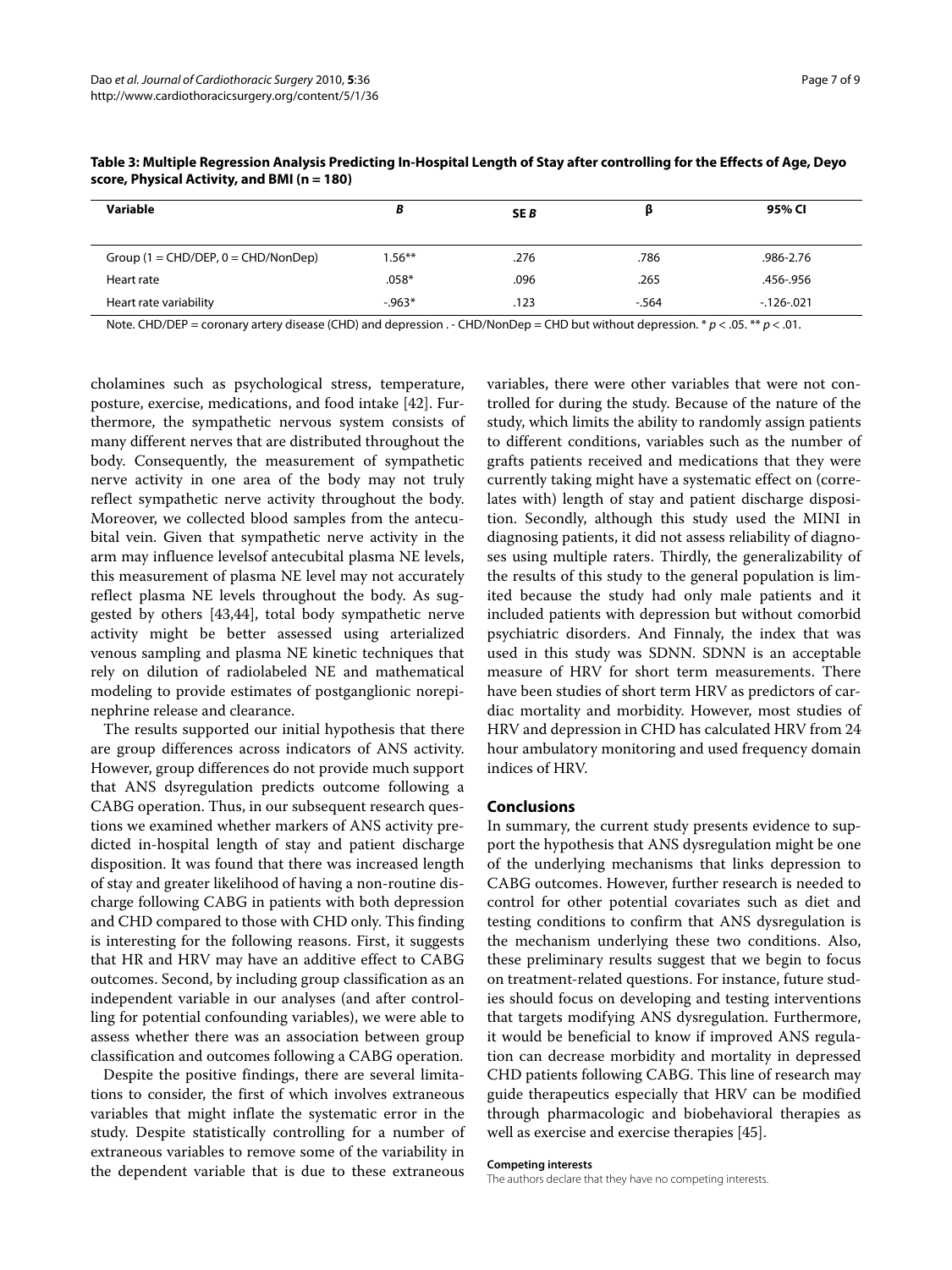#### **Authors' contributions**

TD was involved in developing the intellectual content of the manuscript as well as participated in the collection of the data, the analysis of the data, and the drafting of the manuscript. JS was involved in the design of the study as well as participated in the data analysis. EW was involved in revising the important intellectual content of the manuscript. DM participated in the design of the study and drafting the manuscript. EW participated in collecting the data and scoring the instruments. All authors read and approved the final manuscript.

#### **Author Details**

1University of Houston, 4800 Calhoun Rd., Houston, TX 77004, USA, 2Michael E. DeBakey Veterans Affairs Medical Center, Texas Medical Center, 2450 Holcombe Blvd., Suite 1, Houston, TX 77021, USA, 3Department of Psychiatry and Behavioral Sciences, Baylor College of Medicine, One Baylor Plaza BCM 350, Houston, TX 77030, USA, 4Department of Surgery, Division of Cardiothoracic Surgery, Baylor College of Medicine, 1709 Dryden, Suite 1500, Houston, TX 77030, USA, 5Department of Psychiatry and Behavioral Sciences, Duke University Medical Center, Durham, NC 27710, USA, 6VA Mid-Atlantic Mental Illness Research, Education, and Clinical Center, Durham, 7VA Medical Center, Durham, NC 27705, USA and 8University of South Alabama, College of Medicine, Mobile, Alabama 36617, USA

#### Received: 7 December 2009 Accepted: 13 May 2010 Published: 13 May 2010

#### **References**

- <span id="page-7-0"></span>Centers for Disease Control and Prevention: Web-based Injury Statistics Query and Reporting System**.** National Center for Injury Prevention and Control, CDC (producer) 2005 [[http://www.cdc.gov/ncipc/wisqars/\]](http://www.cdc.gov/ncipc/wisqars/).
- <span id="page-7-1"></span>Bankier B, Januzzi JL, Littman AB: The high prevalence of psychiatric disorders in stable outpatients with coronary heart disease**[.](http://www.ncbi.nlm.nih.gov/entrez/query.fcgi?cmd=Retrieve&db=PubMed&dopt=Abstract&list_uids=15385686)** Psychosom Med 2004, 66:645-650.
- <span id="page-7-2"></span>Oxlad M, Stubberfield J, Stuklis R, Edwards J, Wade TD: Psychological risk factors for cardiac-related hospital readmission within 6 months of coronary artery bypass graft surgery**.** Psychosom Res 2006, 61:775-781.
- <span id="page-7-3"></span>4. Blumenthal JA, Lett HS, Babyak MA, White W, Smith PK, Mark DB, Jones R, Matthew JP, Newman MF: Depression as a risk factor for mortality after coronary artery bypass surgery**.** Lancet 2003, 362:604-609.
- <span id="page-7-8"></span>5. Connerney I, Shapiro PA, McLaughlin JS, Bagiella E, Sloan RP: Relation between depression after coronary artery bypass surgery and 12 month outcome: A prospective study**[.](http://www.ncbi.nlm.nih.gov/entrez/query.fcgi?cmd=Retrieve&db=PubMed&dopt=Abstract&list_uids=11734233)** Lancet 2001, 358:1766-1771.
- 6. Krannich JA, Weyers P, Lueger S, Herzog M, Bohrer T, Elert O: Presence of depression and anxiety before and after coronary artery bypass graft surgery and their relationship to age**.** BMC Psychiatry 2007, 7:1-6.
- <span id="page-7-4"></span>7. Tully PJ, Baker RA, Knight JL: Anxiety and depression as risk factors for mortality after coronary artery bypass surgery**.** Psychosom Res 2008, 64:285-290.
- <span id="page-7-5"></span>8. Carney RM, Rich MW, Freedland KE, teVelde A, Saini J, Simeone C, Clark K: Major depressive disorder predicts cardiac events in patients with coronary artery disease**.** Psychosom Med 1988, 50:627-633.
- <span id="page-7-6"></span>9. Frasure-Smith N, Lespérance F, Talajic M: Depression and 18 month prognosis after myocardial infarction**.** Circulation 1995, 91:999-1005.
- <span id="page-7-7"></span>10. Lespérance F, Frasure-Smith N, Juneau M, Théroux P: Depression and 1year prognosis in unstable angina**.** Arch Intern Med 2000, 160:1354-1360.
- <span id="page-7-9"></span>11. Rumsfeld JS, Ho M: Depression and cardiovascular disease**.** Circulation 2005, 111:250-253.
- <span id="page-7-10"></span>12. Barnes RF, Veith RC, Borson S, Verhey J, Raskind MA, Halter JB: High levels of plasma catecholamines in dexamethasone-resistant depressed patients**.** Am J Psychiat 1983, 140:1623-1625.
- 13. Esler M, Turbott J, Schwarz R, Leonard P, Bobik A, Skews H, Jackman K: The peripheral kinetics of norepiniphrine in depressive illness**.** Arch Gen Psychiatry 1982, 39:285-300.
- <span id="page-7-11"></span>14. Lake CR, Pickar D, Ziegler MG, Lipper S, Slater S, Murphy DL: High plasma NE levels in patients with major affective disorder**.** Am J Psychiat 1982, 139:1315-1318.
- 15. Siever L, Davis K: Overview: Toward a dysregulation hypothesis of depression**.** Am J Psychiat 1985, 142:1017-1031.
- <span id="page-7-12"></span>16. Veith RC, Lewis N, Linares OA, Barnes RF, Raskind MA, Villacres EC, Murburg MM, Ashleigh EA, Castillo S, Peskind ER, Pascualy M, Halter JB:

Sympathetic nervous system activity in major depression**.** Arch Gen Psychiatry 1994, 51:411-422.

- <span id="page-7-13"></span>17. Guinjoan SM, Bernabó JL, Cardinali DP: Cardiovascular tests of autonomic function and sympathetic skin responses in patients with major depression. Neurol Neurosur Ps 1995, 58:299-302.
- <span id="page-7-14"></span>18. Carney RM, Rich MW, teVelde A, Saini J, Clark K, Freedland KE: Heart rate, heart rate variability and depression in patients with coronary artery disease**.** J Psychosom Res 1988, 32:159-164.
- <span id="page-7-15"></span>19. Dallack GW, Roose SP: Perspectives on the relationship between cardiovascular disease and affective disorder**.** Clin Psychiat 1990, 51:4-9.
- <span id="page-7-16"></span>20. Rechlin T: Are affective disorders associated with alterations of heart rate variability? Affective Disorders 1994, 32:1-5.
- <span id="page-7-17"></span>21. Appelhans BM, Luecken LJ: Heart rate variability as an index of regulated emotional responding**.** Review of General Psychology 2006, 10:229-240.
- <span id="page-7-18"></span>22. Bornstein MH, Suess PE: Physiological self-regulation and information processing in infancy: Cardiac vagal tone and habituation**.** Child Dev 2002, 71:273-287.
- <span id="page-7-19"></span>23. Task Force of the European Society of Cardiology and the North American Society for Pacing and Electrophysiology**.** Circulation 1995, 93:1043-1065.
- <span id="page-7-20"></span>24. Krittayaphong R, Cascio WE, Light KC, Sheffield D, Golden RN, Finkel JB, Gleskas G, Koch GG, Sheps DS: Heart rate variability in patients with coronary artery disease: differences in patients with higher and lower depression scores**.** Psychosom Med 1997, 59:231-235.
- <span id="page-7-21"></span>25. Stein PE, Carney RM, Freedland KE, Skala JA, Kleiger RE, Rottman JN: Severe depression is associated with markedly reduced heart rate variability in patients with stable coronary heart disease**.** Psychosom Res 2000, 48:493-500.
- <span id="page-7-22"></span>26. Sheehan DV, Lecrubier Y, Harnett K Sheehan, Janavs J, Weiller E, Keskiner A, Schinka J, Knapp E, Sheehan MF, Dunbar GC: The validity of the Mini International Neuropsychiatric Interview (MINI): according to the SCID-P and its reliability**.** Eur Psychiat 1997, 12:232-241.
- <span id="page-7-23"></span>27. American Psychiatric Association: Diagnostic and Statistical Manual of Mental Disorders. Washington, DC Fourth edition. 2000. Text Revision.
- <span id="page-7-24"></span>28. World Health Organization: International classification of Diseases and Health-Related Problems World Health Organization, Geneva; 1992. 10th revision
- <span id="page-7-25"></span>29. Gabarron HE, Vidal JM Royo, Haro JM Abad, Boix SI, Jover BA, Arenas PM: Prevalence and detection of depressive disorders in primary care**[.](http://www.ncbi.nlm.nih.gov/entrez/query.fcgi?cmd=Retrieve&db=PubMed&dopt=Abstract&list_uids=11996711)** Atencion Primaria 2002, 29:329-336.
- <span id="page-7-26"></span>30. Carney RM, Kenneth KE, Stein PK, Skala JA, Hoffman P, Jaffe AS: Change in heart rate and heart rate variability during treatment for depression in patients with coronary artery disease**.** Psychosom Med 2000, 62:639-647.
- <span id="page-7-27"></span>31. Lehrer PM, Vaschillo E, Vaschillo B: Resonant frequency biofeedback training to increase cardiac variability: rational and manual training**.** Appl Psychophys Biof 2000, 25:177-191
- <span id="page-7-28"></span>32. Nahshoni E, Aravot D, Aizenberg D, Sigler M, Zalsman G, Strasberg B, Imbar S, Adler E, Weizman A: Heart rate variability in patients with major depression**.** Psychosomatics 2004, 45:129-134.
- <span id="page-7-29"></span>33. Shah SD, Clutter WE, Cryer PE: External and internal standards in the single isotope derivative (radioenzymatic) measurement of plasma NE and epinephrine**.** Lab Clin Med 1985, 106:624-629.
- <span id="page-7-30"></span>34. Cryer PE: Physiology and pathophysiology of the human sympathoadrenal neuroendocrine system**.** New Engl J Med 1980, 303:436-444.
- <span id="page-7-31"></span>35. Deyo RA, Cherkin DC, Ciol MA: Adapting a clinical comorbidity index for use with ICD-9-CM administrative databases**.** J Clin Epidemiol 1992, 45:613-619.
- <span id="page-7-32"></span>36. Charlson ME, Pompei P, Ales KL, Mackenzie CR: A new method of classifying prognostic comorbidity in longitudinal studies: Development and validation**.** Chron Dis 1987, 40:373-383.
- <span id="page-7-33"></span>37. Needham D, Scales D, Laupacis A, Pronovost P: A systematic review of the Charlson comorbidity index using Canadian administrative databases: A perspective on risk adjustment in critical care research**.** Crit Care 2005, 20:12-19.
- <span id="page-7-34"></span>38. Craig CL, Marshall AJ, Sjostrom M, Bauman AE, Booth ML, Ainsworth BE, Pratt M, Ekelund ULF, Yngve A, Sallis JF, Oja P: International Physical Activity Questionnaire: 12-country reliability and validity**.** Med Sci Sport Exer 2003, 35:1381-1395.